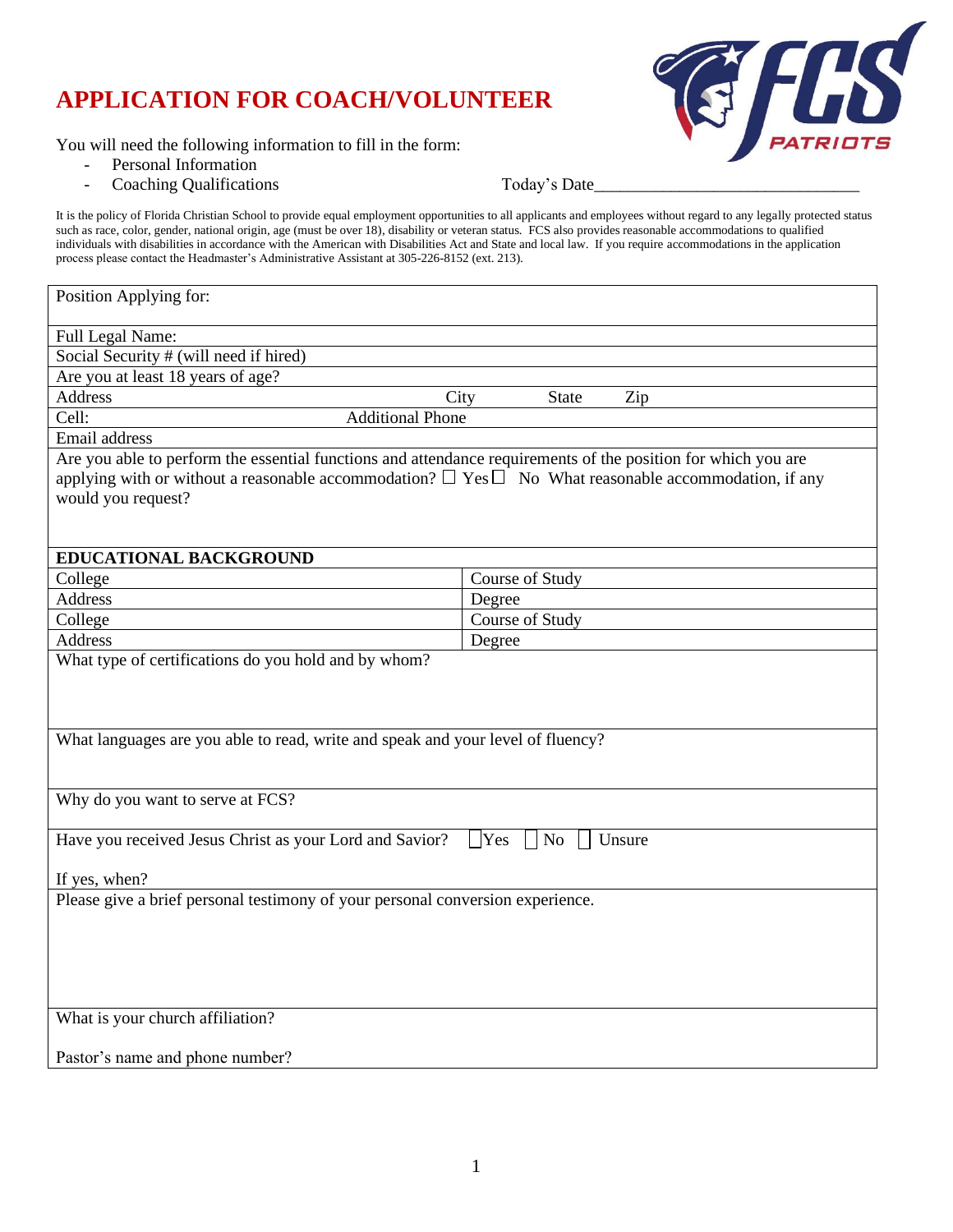| Have you ever been convicted of a felony or misdemeanor? $\Box$ Yes $\Box$ No If yes, please provide dates and details. |  |  |
|-------------------------------------------------------------------------------------------------------------------------|--|--|
| Background check and fingerprinting is part of our job requirements.                                                    |  |  |

If offered an appointment, when would you be able to commence work?

#### **COACHING PROFILE (coaching positions)**

Please provide relevant information to the position you are applying for in chronological order (starting from most recent).

| From | To | Name/Address of places where you have coached | Position | Experience |
|------|----|-----------------------------------------------|----------|------------|
|      |    |                                               |          |            |
|      |    |                                               |          |            |
|      |    |                                               |          |            |
|      |    |                                               |          |            |

| Have you coached within the last 12 months?          | Yes<br>N <sub>o</sub>                                                                       |              |             |  |
|------------------------------------------------------|---------------------------------------------------------------------------------------------|--------------|-------------|--|
| Number of years coaching?                            | $1-5$ years<br>Under 1 year                                                                 | $6-10$ years | $10$ years+ |  |
| Current clubs (if any)?                              |                                                                                             |              |             |  |
|                                                      |                                                                                             |              |             |  |
|                                                      |                                                                                             |              |             |  |
|                                                      | In which sport(s) do you have experience of coaching in the last $12$ months?               |              |             |  |
|                                                      |                                                                                             |              |             |  |
|                                                      |                                                                                             |              |             |  |
|                                                      | Other relevant qualifications? i.e. Sports related academic awards or tutor qualifications? |              |             |  |
|                                                      |                                                                                             |              |             |  |
|                                                      |                                                                                             |              |             |  |
|                                                      |                                                                                             |              |             |  |
|                                                      |                                                                                             |              |             |  |
|                                                      |                                                                                             |              |             |  |
|                                                      |                                                                                             |              |             |  |
|                                                      | Do you have a current, recognized CPR/first aid certification? (FAT)                        | Yes          | No          |  |
| Date of expiration:                                  |                                                                                             |              |             |  |
| Who was the course provider?                         |                                                                                             |              |             |  |
| Do you have a CDL driver's license?                  | Yes<br>No                                                                                   |              |             |  |
| Who referred you to our ministry?                    |                                                                                             |              |             |  |
| State names of relatives and friends working for us. |                                                                                             |              |             |  |

#### **AVAILABILITY** Please indicate the times when you are available

|           | Morning     | Afternoon      | Twilight          | Evening      | School Holidays |
|-----------|-------------|----------------|-------------------|--------------|-----------------|
|           | $(9am-12n)$ | $(12n-3:30pm)$ | $(3:30pm-6:00pm)$ | $(6pm-10pm)$ |                 |
| Monday    |             |                |                   |              |                 |
| Tuesday   |             |                |                   |              |                 |
| Wednesday |             |                |                   |              |                 |
| Thursday  |             |                |                   |              |                 |
| Friday    |             |                |                   |              |                 |
| Saturday  |             |                |                   |              |                 |
| Sunday    |             |                |                   |              |                 |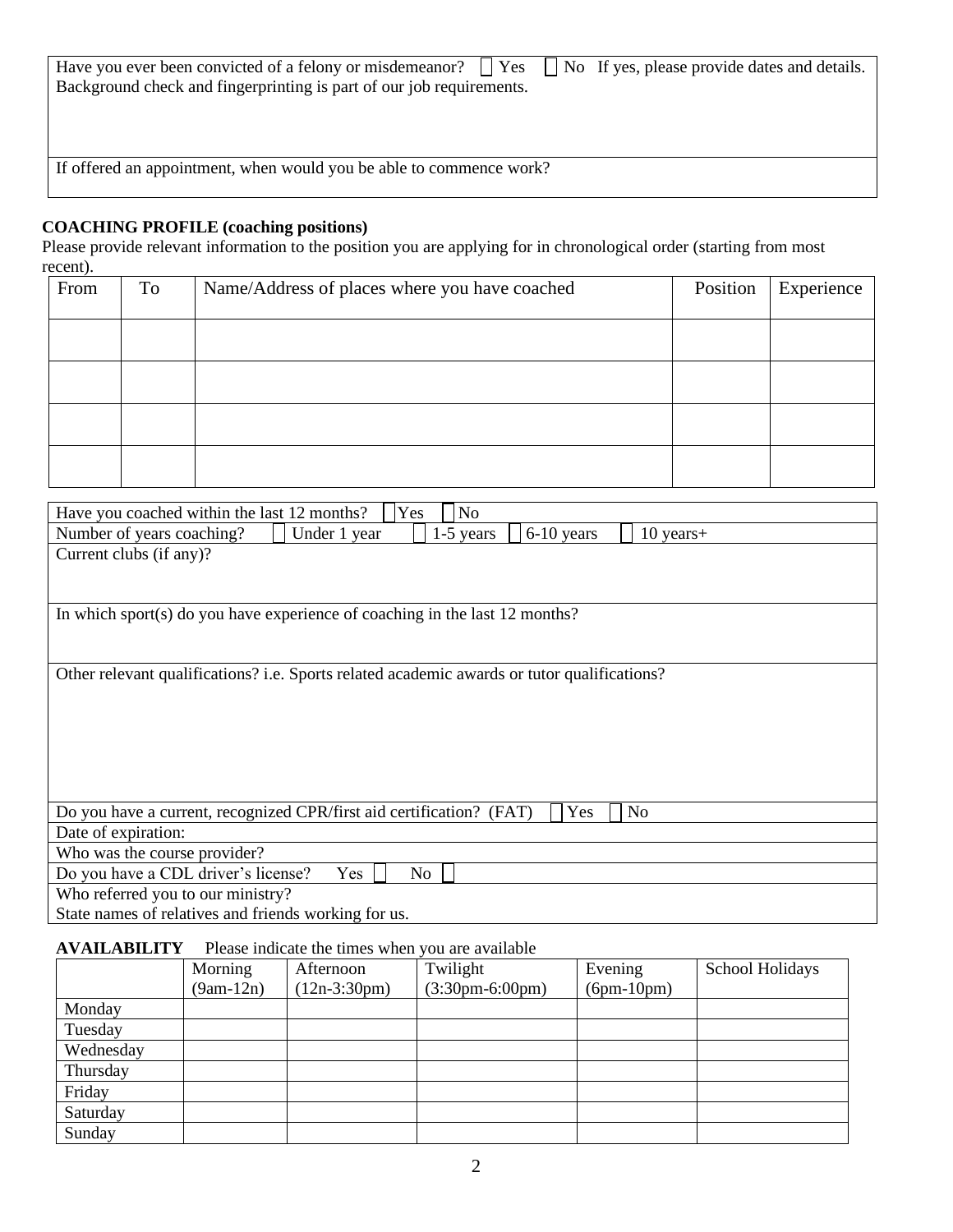

## **STATEMENT OF FAITH**

- We believe the Bible to be the inspired, infallible, word of God, final in content and complete in revelation.
- We believe that there is one God eternally existent in the persons of the Father, Son and Holy Spirit.
- We believe in the deity of our Lord Jesus Christ who took on human flesh, lived a sinless life, was crucified, buried and rose again, who ascended back to Heaven to make intercession for us, and who will return in power and glory.
- We believe all men are sinful by nature and are in need of God's salvation.
- We believe man is saved by grace through faith in what Christ has done for us on the cross, not by anything we can do; it is a gift of God.
- We believe that the child of God has been given a new nature at the time of salvation and is enabled to live a Godly life only by the power of the indwelling Holy Spirit.
- We believe the obedient Christian has followed the Lord in believers' baptism and is actively serving in the ministry of the local church.
- We believe that God wonderfully and immutably creates each person as male or female.
- We believe that the term "marriage" has only one meaning the uniting of one man and one woman in single, exclusive union as delineated in Scripture.

## **STANDARDS OF CONDUCT**

As part of the Christian ministry of Florida Christian School, it is necessary to live an exemplary life. All part-time coaches and volunteers are required to abstain from smoking or using any tobacco products, abusing alcoholic beverages and using illegal drugs. The consumption or possession of alcoholic beverages will not be permitted on school property or any official school function. Coaches and/or volunteers are required to abstain from any immoral activity including profane language, sexual immorality or attendance at activities in which this type of behavior is accepted or condoned. All employees should have a life style pleasing unto the Lord and be committed and active in a local church.

I subscribe without reservation to the Statement of Faith and Standards of Conduct.

I acknowledge that, if employed or approved as a volunteer, a fingerprinting and background check is required.

The information provided in this application is true, correct and complete. If employed, any misstatement or omission of fact on this application may result in my dismissal. I understand that acceptance of any offer of employment does not create a contractual obligation upon the employer to continue to employ me in the future. By signing this form I give my permission for Florida Christian to School to receive a written reference from the person I have indicated.

Signature\_\_\_\_\_\_\_\_\_\_\_\_\_\_\_\_\_\_\_\_\_\_\_\_\_\_\_\_\_\_\_\_\_\_\_\_\_\_\_\_\_\_\_\_\_\_\_\_\_\_\_\_\_\_\_\_\_\_\_\_Date\_\_\_\_\_\_\_\_\_\_\_\_\_

Once completed please return to:

Miami, FL 33165

Florida Christian Athletics E-mail to Chris Brigman at chain at physical Chris Athletics Chris Brigman at chain at b King at b king @floridachristian.org or Beth King at b king @floridachristian.org or Beth King at [bking@floridachristian.org](mailto:bking@floridachristian.org)